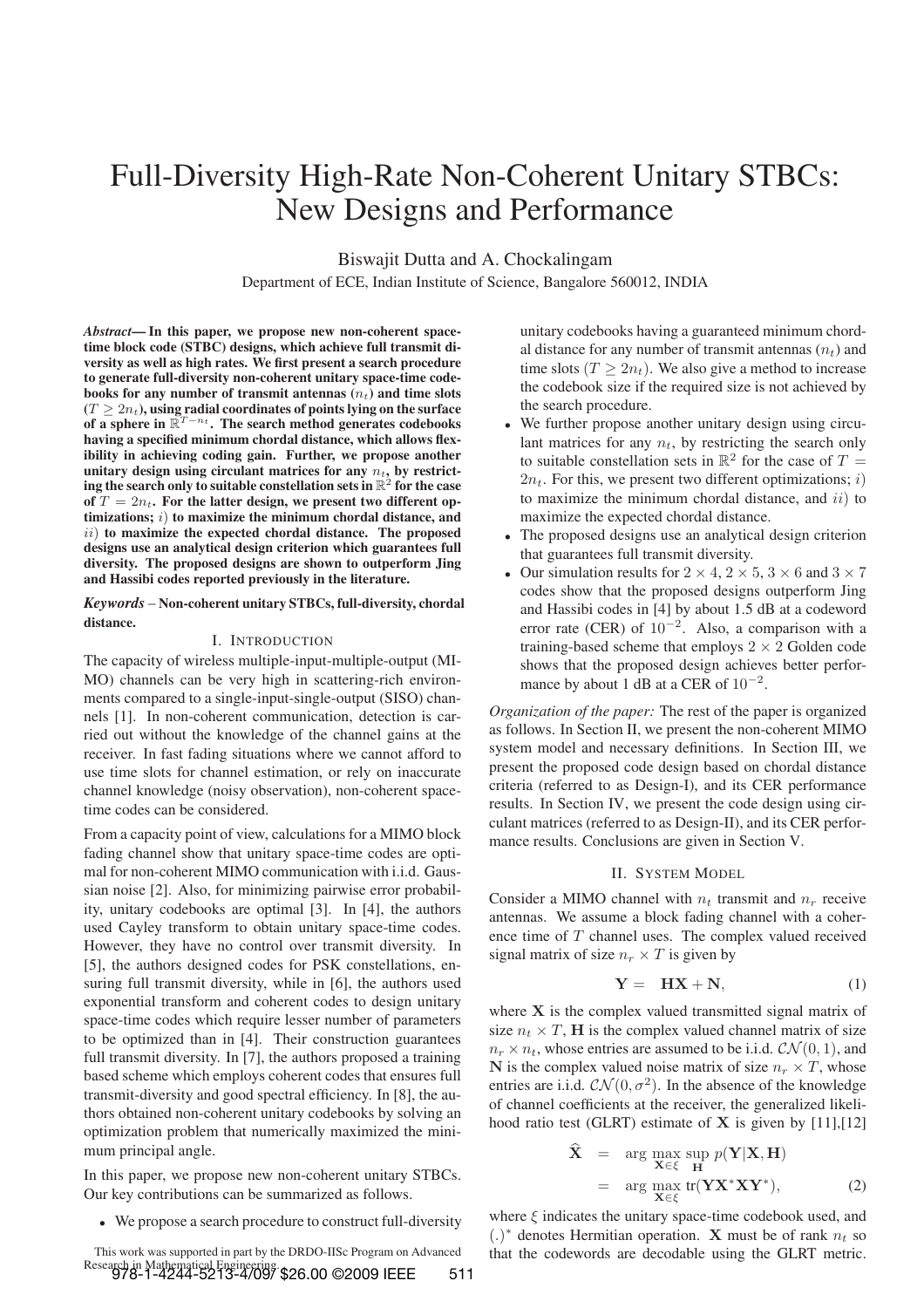Our focus in this paper is to design non-coherent unitary spacetime codes.

*Definition 1: [11]* Let **X** and **Y** be two orthonormal bases of two different subspaces  $\Omega_X$  and  $\Omega_Y$  of dimension M. Let  $XY^* = U_X \mathbf{CU}_Y^*$ , where  $U_X$  and  $U_Y$  are unitary matrices of dimension  $M \times M$ , and **C** is a diagonal matrix with  $\mathbf{C}_{ii} =$  $\cos \theta_i$ ,  $\theta_i \in [0, \pi/2], i = 1, 2, \cdots, M$ . Then  $\theta_i$ 's are called the principal angles between the two subspaces.

*Definition 2: [11]* Let  $\theta = [\theta_1 \ \theta_2 \ \cdots \ \theta_M]$  be the principal angles between the two subspaces  $\Omega_X$  and  $\Omega_Y$  of dimension *M*. Then,  $d_c(\Omega_{\mathbf{X}}, \Omega_{\mathbf{Y}}) = \sqrt{\sum_{i=1}^{M} \sin^2 \theta_i}$  is called the chordal distance between the two given subspaces.

When the channel matrix **H** is unknown at the receiver, T must be  $\geq n_t$  to have at least  $n_r n_t$  observation equations. Also, when **H** is unknown, it has been shown in [5] that the order of transmit diversity that can be achieved is given by

$$
r = \min_{\mathbf{X}_i, \mathbf{X}_j \in \xi} [\dim(\Omega_{\mathbf{X}_i}) - \dim(\Omega_{\mathbf{X}_i} \cap \Omega_{\mathbf{X}_j})], \ \forall \ i \neq j, \ (3)
$$

where the following bound gives the maximum achievable transmit diversity:

$$
r \leq \min[n_t, T - n_t]. \tag{4}
$$

From (4), it is seen that T must be  $\geq 2N_t$  to achieve full transmit diversity of  $r = n_t$ . Also, it has been shown that the  $r$  in (3) corresponds to the minimum number of non-unity diagonal values of **C** over all possible  $X_i, X_j, i \neq j$  code word pairs (Definition 1). As in [13], we will use the chordal distance based criterion to obtain new non-coherent code designs. While the code design in [13] does not have control over the achievable transmit diversity, our codes proposed in Sec. III and IV achieve full transmit diversity.

## III. PROPOSED CODEBOOK DESIGN-I

In this section, we present a search algorithm to generate codebooks that guarantee full transmit diversity. In (3), the transmit diversity r is maximized when the subspaces of  $\mathbf{X}_i$ and  $X_i$  do not intersect  $\forall i \neq j$ . We develop a code construction which satisfies this condition of non-intersection between subspaces to achieve full transmit diversity.

# *A. Achieving Full Transmit Diversity*

Let us consider the design of a  $n_t \times T$  code, where  $T \geq 2n_t$ . Consider  $n_t = 2$ . Let  $\beta_1, \beta_2 \in \mathbb{R}^2$  be linearly independent (LI) over R. Let  $\alpha_1, \alpha_2 \in \mathbb{R}^{T-2}$  such that  $\alpha_1, \alpha_2$  are LI in  $\mathbb{R}^{T-2}$ , and hence in  $\mathbb{C}^{T-2}$ . Let  $\alpha_3, \alpha_4$  be another such pair. Now, let  $\widetilde{\mathbf{X}}_1 = \begin{bmatrix} \beta_1 & \alpha_1 \\ \beta_2 & \alpha_2 \end{bmatrix}$ 1

*β*<sup>2</sup> *α*<sup>2</sup>

and

$$
\widetilde{\mathbf{X}}_2 = \begin{bmatrix} \beta_1 & \alpha_3 \\ \beta_2 & \alpha_4 \end{bmatrix} . \tag{6}
$$

Since  $\beta_1$ ,  $\beta_2$  are assumed to be LI in  $\mathbb{R}^2$ ,  $\widetilde{\mathbf{X}}_i$ 's are of rank  $n_t(= 2)$ , and hence GLRT decodable. The intersection of the row space of  $\widetilde{\mathbf{X}}_1$ ,  $\widetilde{\mathbf{X}}_2$  in  $\mathbb{C}^T$  consists of elements satisfying  $[a\beta_1 + b\beta_2 \quad a\alpha_1 + b\alpha_2] = [a'\beta_1 + b'\beta_2 \quad a'\alpha_3 + b'\alpha_4],$  (7)

for some  $a, b, a', b' \in \mathbb{C}$ . Also, because of the LI between  $\beta_1$ and  $\beta_2$ , 512

$$
(a-a')\beta_1 + (b-b')\beta_2 = \mathbf{0}, \Rightarrow a = a', b = b'. (8)
$$

From (7) and (8),  $a\alpha_1 + b\alpha_2 = a\alpha_3 + b\alpha_4$ , which implies

$$
a(\alpha_1-\alpha_3)+b(\alpha_2-\alpha_4) = 0. \qquad (9)
$$

Now, if  $\alpha_1, \alpha_2, \alpha_3, \alpha_4$  be so chosen such that  $\alpha_1-\alpha_3, \alpha_2-\alpha_4$  $\alpha_4$  are LI, then  $a = b = 0$ . This implies that the row spans of  $\mathbf{X}_1$  and  $\mathbf{X}_2$  (of dimension 2) do not intersect, and hence, from (3), codes constructed in the form (5) and (6) will achieve full transmit diversity (of 2). It can be shown that this argument can be extended for any  $n_t$  and  $T \geq 2n_t$ . The performance of the codes can further be improved in terms of coding gain by appropriate choice of  $\alpha$ 's and  $\beta$ 's. We propose to use chordal distance measure for this purpose, which is described next.

# *B. Choice of α's and β's Based on Chordal Distance*

For a  $n_t \times T$  code design, for each code word, we need to choose the  $\alpha$  vectors; i.e., for the codeword indexed by k, choose  $\alpha_i^{(k)} = [\alpha_{i,1}^{(k)} \alpha_{i,2}^{(k)} \cdots \alpha_{i,T-n_t}^{(k)}]$ , for  $i = 1, 2, \cdots, n_t$ and  $k = 1, 2, \cdots, K$ , where K is the number of codewords. Also, the  $\beta$  vectors need to be chosen; i.e., choose

 $\beta_i = [\beta_{i,1}, \beta_{i,2}, \cdots, \beta_{i,n_t}],$  for  $i = 1, 2, \cdots, n_t$  such that  $\beta_i$ 's are LI. The  $\alpha$  vectors are chosen to be the Cartesian coordinates of a point lying on the surface of a sphere in  $\mathbb{R}^{T-n_t}$ , as follows:

$$
\alpha_{i,1}^{(k)} = \sin(\phi_{i,1}^{(k)})
$$
\n
$$
\alpha_{i,2}^{(k)} = \cos(\phi_{i,1}^{(k)}) \sin(\phi_{i,2}^{(k)})
$$
\n
$$
\alpha_{i,3}^{(k)} = \cos(\phi_{i,1}^{(k)} \cos(\phi_{i,2}^{(k)}) \sin(\phi_{i,3}^{(k)})
$$
\n
$$
\vdots
$$
\n
$$
\alpha_{i,T-n_t-1}^{(k)} = \cos(\phi_{i,1}^{(k)}) \cdots \cos(\phi_{i,T-n_t-2}^{(k)}) \sin(\phi_{i,T-n_t-1}^{(k)})
$$
\n
$$
\alpha_{i,T-n_t}^{(k)} = \cos(\phi_{i,1}^{(k)}) \cdots \cos(\phi_{i,T-n_t-2}^{(k)}) \cos(\phi_{i,T-n_t-1}^{(k)})
$$
\n(10)

where  $\phi_{i,n}^{(k)}$  is

 $(5)$ 

$$
\phi_{i,n}^{(k)} = \gamma_{i,n} + k \, \Delta_n^{(k)}, \tag{11}
$$

where  $\gamma_{i,n}$  is an initial angle and  $\Delta_n^{(k)}$  is an angular increment. To get the first code word, we assign  $\Delta_n^{(1)} = 0$  and choose  $\gamma_{i,n}$  so that  $\{\alpha_1^{(1)}, \alpha_2^{(1)}, \cdots, \alpha_{n_t}^{(1)}\}$  is a subset of the ordered basis of  $\mathbb{R}^{T-n_t}$ . Construct

$$
\widetilde{\mathbf{X}}^{(1)} = \begin{bmatrix} \beta_1 & \alpha_1^{(1)} \\ \beta_2 & \alpha_2^{(1)} \\ \vdots & \vdots \\ \beta_{n_t} & \alpha_{n_t}^{(1)} \end{bmatrix} . \tag{12}
$$

The first codeword is obtained as  $\mathbf{X}_1 = (\widetilde{\mathbf{X}}^{(1)}(\widetilde{\mathbf{X}}^{(1)})^*)^{\frac{-1}{2}} \widetilde{\mathbf{X}}^{(1)}$ . For generating the  $k$ th codeword rotate each element of the set  $\{\alpha_1^{(k-1)}, \alpha_2^{(k-1)}, \cdots, \alpha_{n_t}^{(k-1)}\}$  by an amount  $\Delta_n^{(k)}$  to obtain  $\{\boldsymbol{\alpha}_1^{(k)}, \boldsymbol{\alpha}_2^{(k)}, \cdots, \boldsymbol{\alpha}_{n_t}^{(k)}\}$ . Form the matrix

$$
\mathbf{X}' = \begin{bmatrix} \beta_1 & \alpha_1^{(k)} \\ \beta_2 & \alpha_2^{(k)} \\ \vdots & \vdots \\ \beta_{n_t} & \alpha_{n_t}^{(k)} \end{bmatrix},
$$
(13)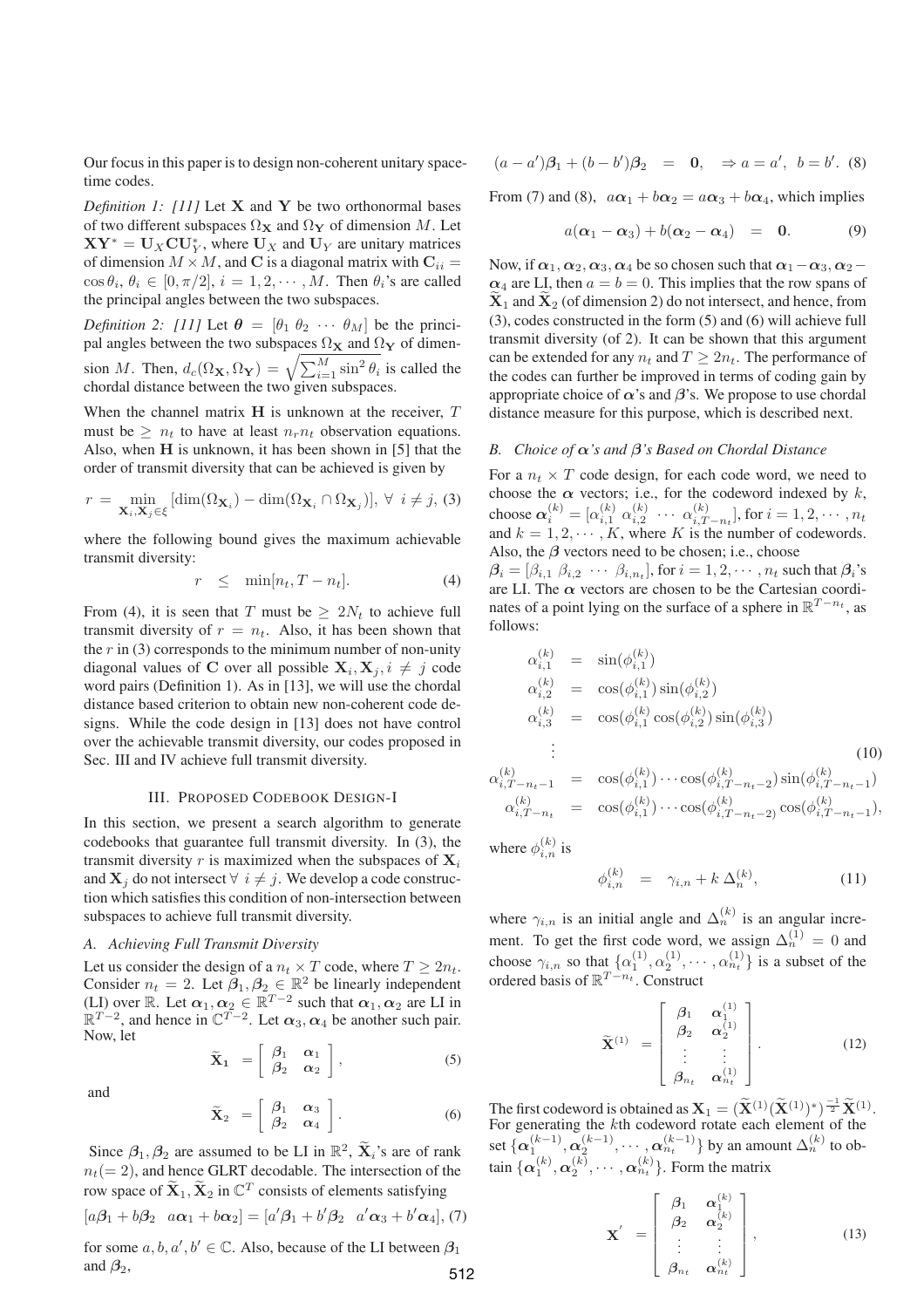from which form the matrix  $X'' = (X'(X')^*)^{-\frac{1}{2}}X'$ . For  $j = 1$  to  $k - 1$ , compute  $\mathbf{X}^{"}\mathbf{X}^*_{j}$  and obtain the SVD of the resulting matrix as  $\mathbf{U}_j \mathbf{C}_j \mathbf{V}_j^*$ . If  $\forall i = 1, \dots, n_t$  and  $\forall j =$  $1, \cdots, k-1,$ 

$$
(\mathbf{C}_j)_{ii} \quad < \quad 1,\tag{14}
$$

and

$$
\sqrt{\sum_{i=1}^{M} 1 - (\mathbf{C}_j)_{ii}^2} \geq d_{min},
$$
\n(15)

admit  $\mathbf{X}^{"}$  as  $k^{th}$  codeword in the codebook<sup>1</sup>. Note that if  $\widetilde{\mathbf{X}}$ is of full rank, all the eigen values of  $\widetilde{\mathbf{X}} \widetilde{\mathbf{X}}^*$  are strictly real and positive. Hence,  $(\widetilde{\mathbf{X}} \widetilde{\mathbf{X}}^*)^{-\frac{1}{2}}$  exists and  $\mathbf{X} = (\widetilde{\mathbf{X}} \widetilde{\mathbf{X}}^*)^{-\frac{1}{2}} \widetilde{\mathbf{X}}$  has the same row space as  $\tilde{\mathbf{X}}$ , but now the rows  $\tilde{\mathbf{X}}$  are orthonormal. This unitary map not only gives the capacity achieving structure but also spreads the information across all the time slots which is not the case in training based schemes. It is possible that the proposed construction method does not give the required codebook size. We address this issue in the following section.

#### *C. Codebook Size*

If the codebook size  $(= K)$  has still to be increased further, set  $\Delta_n^{(k)} = 0$  and choose appropriate  $\gamma_{i,n}$  so that  $\{\alpha_1^{(k)}, \cdots, \alpha_{n_t}^{(k)}\}$ is another subset of the ordered basis of  $\mathbb{R}^{T-n_t}$  for  $k = K+1$ . Repeat the construction described in section III-B starting with the permuted row positions of  $\alpha_1^{(k)}$ ,  $\cdots$ ,  $\alpha_{n_t}^{(k)}$  for  $k =$  $K + 1$  and vary  $\phi_{i,n}^{(k)}$  for  $k > K + 1$ . If all subsets of the set of ordered basis and all permutations are exhausted and the codebook size has still to be increased, then  $\forall k = 1, \cdots, K$ and  $\forall i = 1, \dots, n_t$ , we scale  $\alpha_i^{(k)}$  used in forming the code words by suitable scalars  $c_i^{(k)} \in \mathbb{R}$  and repeat the construction in III-B. The logic behind the scaling is as follows. If for each  $k = 1$  to K and some  $j, 1 \le j \le K$ ,  $k \ne j$ ,

$$
\{\alpha_1^{(k)} - \alpha_1^{(j)}, \cdots, \alpha_{(T-n_t)}^{(k)} - \alpha_{(T-n_t)}^{(j)}\} \in \mathbb{R}^{T-n_t}
$$
 (16)

are LI, then it amounts to say that the determinant

$$
\begin{vmatrix}\n\alpha_1^{(k)} - \alpha_1^{(j)} \\
\vdots \\
\alpha_{(T-n_t)}^{(k)} - \alpha_{(T-n_t)}^{(j)}\n\end{vmatrix} \neq 0.
$$
\n(17)

Now, consider the determinant in real variables  $c_1^{(j)}$ ,  $\cdots$ ,  $c_{T-nt}^{(j)}$ 

$$
\boldsymbol{\alpha}_{1}^{(k)} - c_{1}^{(j)} \boldsymbol{\alpha}_{1}^{(j)}
$$
  
\n
$$
\vdots
$$
  
\n
$$
\boldsymbol{\alpha}_{(T-n_{t})}^{(k)} - c_{T-n_{t}}^{(j)} \boldsymbol{\alpha}_{(T-n_{t})}^{(j)}
$$
\n(18)

Determinant (18) is not equal to zero for

 $\frac{1}{2}$  $\mathbf{\mathbf{I}}$  $\mathsf{I}$  $\overline{\phantom{a}}$  $\mathbf{\mathbf{I}}$  $\mathsf{I}$  $\overline{\phantom{a}}$  $\overline{\phantom{a}}$ 

$$
c_1^{(j)} = \dots = c_{T-n_t}^{(j)} = 1,\tag{19}
$$

for each  $k = 1, \dots, K, k \neq j$ . Now, for each k, the determinant (18) is a polynomial function in reals  $c_1^{(j)}$ ,  $\cdots$ ,  $c_{T-n_t}^{(j)}$ , say  $f_k$ .  $f_k$  is continuous in  $c_i^{(j)}$ 's for each  $k = 1, \dots, K$ . Since, for  $c_1^{(j)} = \cdots = c_{T-n_t}^{(j)} = 1$ ,  $f_k \neq 0$  for each

<sup>1</sup>It is noted that, for Design-I,  $(14)$  is the condition for full-diversity and (15) controls the coding gain.

 $k = 1, \dots, K, k \neq j$ , there exists however small an  $\epsilon_k$  $0, \sigma_k > 0, \epsilon_k, \sigma_k \in \mathbb{R}$  such that if

$$
\sum_{i=1}^{T-n_t} |1 - c_i^{(j)}|^2 \quad < \quad \epsilon_k,\tag{20}
$$

then,  $|f_k(c_1^{(j)}, \dots, c_{T-n_t}^{(j)}) - f_k(1, \dots, 1)| < \sigma_k$ . Let  $\epsilon = \min(\epsilon_1, \cdots, \epsilon_{j-1}, \epsilon_{j+1}, \cdots \epsilon_K)$ . Whenever  $c_1^{(j)}, \cdots, c_{T-n_t}^{(j)}$ are chosen such that

$$
\sum_{i=1}^{T-n_t} |1 - c_i^{(j)}|^2 \quad < \quad \epsilon,\tag{21}
$$

then,  $\forall k = 1, \dots, K, k \neq j, |f_k(c_1^{(j)}, ..., c_{T-n_t}^{(j)}) - f_k(1, ..., 1)| <$  $\sigma_k$ , i.e., all  $K - 1$  inequalities hold simultaneously. So, there exists suitable values of  $c_1^{(j)}$ ,  $\cdots$ ,  $c_{T-n_t}^{(j)} \neq 1$  for which the determinant given by (18) can still be guaranteed to be nonzero  $\forall k = 1, \dots, K, k \neq j$ . If we impose further the restriction that for each k,  $\{\alpha_1^{(k)}, \cdots, \alpha_{(T-n_t)}^{(k)}\}$  are LI, then we have the determinant (18) not equal to zero  $\forall k = 1, \cdots, K$ . Hence, the subset  $\{\alpha_1^{(k)} - c_1^{(j)}\alpha_1^{(j)}, \cdots, \alpha_{n_t}^{(k)} - c_{n_t}^{(j)}\alpha_{n_t}^{(j)}\}$  of  $\{\boldsymbol{\alpha}_1^{(k)}-c_1^{(j)}\boldsymbol{\alpha}_1^{(j)}, \cdots, \boldsymbol{\alpha}_{T-n_t}^{(k)}-c_{T-}^{(j)}\}$  $_{T-n_t}^{(j)}\boldsymbol{\alpha}_{T-n_t}^{(j)}\}$  can be made LI by proper choice of  $c_i^{(k)}$ . So, for each  $k = 1, \dots, K$ , repeat the construction with the set  $\{c_1^{(k)}\boldsymbol{\alpha}_1^{(k)},\cdots,c_{nt}^{(k)}\boldsymbol{\alpha}_{nt}^{(k)}\}$  to get the required codebook size. This also explains the reason for the choice  $\alpha_i$ 's to be LI in (5) and (6).

To ease the process of getting  $n_t$  LI vectors, we begin the construction with a  $n_t$ -size subset of the ordered basis of  $\mathbb{R}^{T-n_t}$ and rotate  $\alpha_i^{(k)}$ 's by small appropriate  $\Delta_n^{(k)}$  so that for each k,  $\alpha_i^{(k)}$ 's are LI. The choice of suitable  $\Delta_n^{(k)}$  can be argued out similar to the treatment for choice of  $c_i^{(k)}$ , since  $\alpha_i^{(k)}$  's are functions of  $\phi_{i,n}^{(k)}$ 's.

# *D. Simulation Results and Discussion*

We evaluated the CER performance of the proposed codebook Design-I through simulations. Figure 1 shows the CER results for the proposed Design-I for  $2 \times 5$  and  $3 \times 7$  codes (i.e.,  $n_t = 2$ , 3 and  $T = 5$ , 7) with  $n_r = 1$  at 1 bit/channel use spectral efficiency. The codebooks are obtained by computer search using the code search parameters listed in Table I. The SNR plotted is  $\frac{\mathbb{E}||\mathbf{H}\mathbf{X}||^2}{\mathbb{E}||\mathbf{N}||^2}$ . For comparison purposes, we have also plotted the performance of  $2 \times 5$  and  $3 \times 7$  codes of Jing and Hassibi in  $[4]<sup>2</sup>$ .

From the CER plots in Fig. 1, we observe that the proposed codes perform better compared to Jing and Hassibi codes by about 1.5 dB at a CER of  $10^{-2}$ . This better performance is due to the flexibility in achieving coding gains in the proposed design, where the angular increment  $\Delta_n^{(k)}$  along with the values of  $c_i^{(k)}$  are used to control spacing  $d_{min}$  between the codewords. We further note that, looking at the plots at high SNRs in Fig. 1, it might appear that Jing and Hassibi codes have a tendency for a sharper bend at high SNRs,

<sup>2</sup>While we have simulated the CER results for our codes, we did not simulate Jing and Hassibi codes. We have simply plotted the CER points available in Figs. 3 and 4 in their paper [4]. This is because Jing and Hassibi codes are not explicitly given in [4]. Even if we had obtained their codes by their search procedure, we would not be sure if the codes we obtain are same as those obtained by them. However, we have ensured that our SNR definition 513 used in the figures is same as that in [4].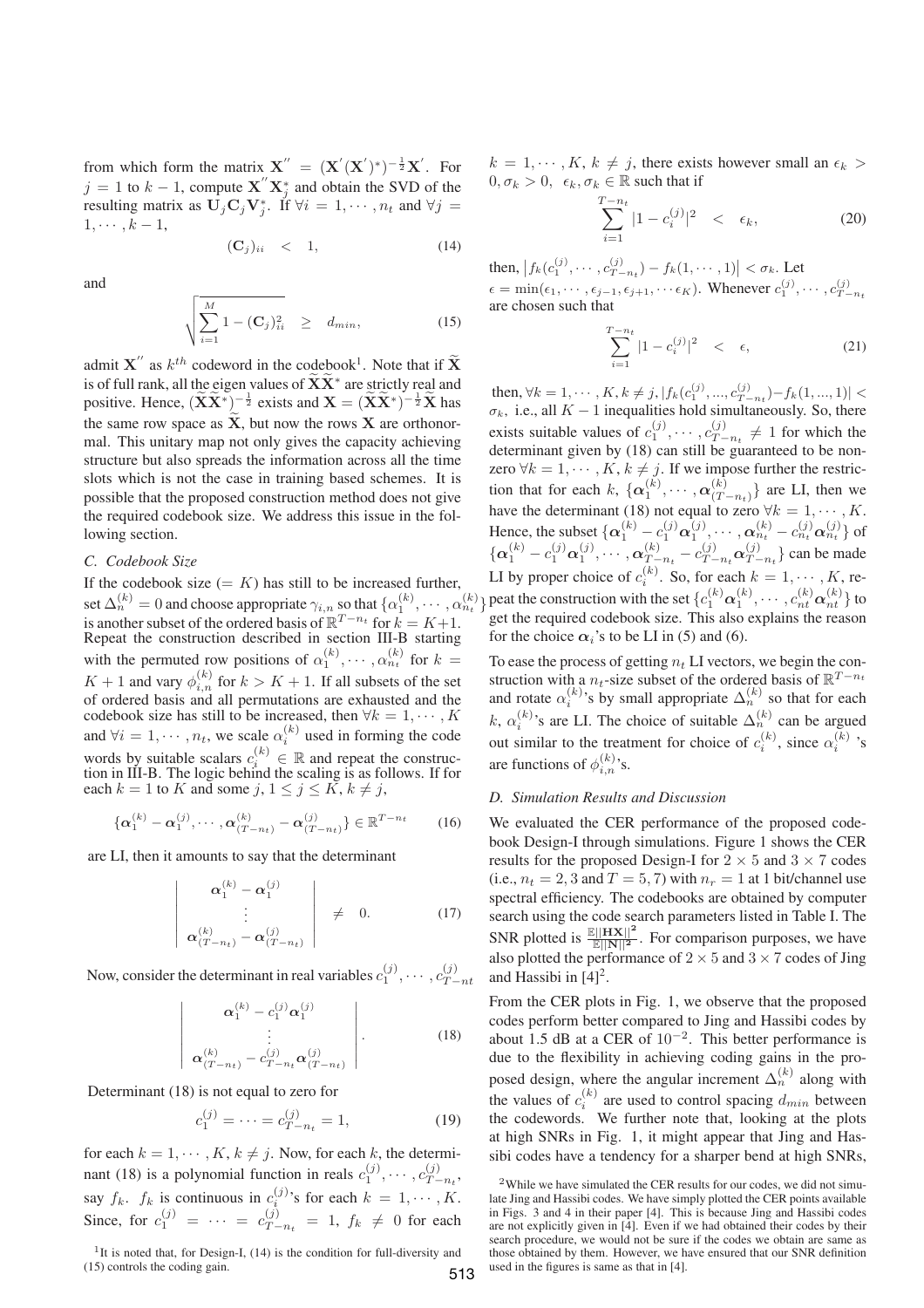| Parameters                         | $2 \times 5$ code     | $3 \times 7$ code                               |
|------------------------------------|-----------------------|-------------------------------------------------|
| $\beta$ vectors                    | $\beta_1 = [1 \; 0],$ | $\beta_1 = [1 \ 0 \ 0], \beta_2 = [0 \ 1 \ 0],$ |
|                                    | $\beta_2 = [0 \; 1]$  | $\beta_3 = [0 \ 0 \ 1]$                         |
| $\Delta_n^{(k)}$<br>$\theta$ range | 0.489 to 0.51         | $0.55$ to $0.75$                                |
| $c^{(k)}$<br>range                 | $-4$ to 4             | $-4$ to 4                                       |
| $d_{min}$                          | 0.52                  | 0.754                                           |

#### TABLE I

CODE SEARCH PARAMETERS FOR GENERATING THE CODEBOOKS FOR 2 *×* 5 AND 3 *×* 7 DESIGN-I CODES.



Fig. 1. Codeword error rate performance of the proposed Design-I  $2 \times 5$ and  $3 \times 7$  codes.  $n_r = 1$ .

and hence a higher diversity. We, however, clarify that  $i$ ) we have analytically established that our codes achieve fulldiversity (see full-diversity criteria in Sec. III-A; Eqn. (14) ensures full-diversity),  $ii)$  we have measured the slopes of our CER curves at high SNRs and verified that our codes indeed achieve the full diversity of 2 and 3 for  $n_t = 2$  and 3, and iii) Jing and Hassibi codes at best can achieve full diversity, implying that their curves can at best run parallel to our curves at high SNRs. The 1.5 dB better performance achieved by the proposed codes at low SNRs is quite attractive, considering that these are the SNRs/error rates at which the vertical fall of outer turbo codes typically occur.

## IV. PROPOSED CODEBOOK DESIGN-II

In this section, we present code designs restricting the search to suitable constellation sets in  $\mathbb{R}^2$  (which simplifies the code search compared to Design-I). Let

$$
\widetilde{\mathbf{X}} = [\mathbf{B} \mathbf{A}], \mathbf{B} = \begin{bmatrix} \beta_1 \\ \vdots \\ \beta_{n_t} \end{bmatrix}
$$
 (22)

where  $\beta_1, \dots, \beta_{n_t}$  are  $n_t$  LI row vectors in  $\mathbb{C}^{n_t}$ , and

$$
\mathbf{A} = \begin{bmatrix} x_1 & x_2 & \cdots & x_{n_t} \\ x_{n_t} & x_1 & \cdots & x_{n_t-1} \\ \vdots & & \ddots & \\ x_2 & \cdots & x_{n_t} & x_1 \end{bmatrix} .
$$
 (23)

is a circulant matrix.  $x_i$ 's take values from a constellation set. Thus the unitary design is  $\mathbf{X} = (\widetilde{\mathbf{X}} \widetilde{\mathbf{X}}^*)^{-\frac{1}{2}} \widetilde{\mathbf{X}}$ . To increase the number of symbols sent per channel use, we replace each  $x_i$ <sup>4</sup>

in **A** by  $\sum_{k=n(i-1)+1}^{ni} x_k$ . We address the issue of choosing suitable constellation sets for getting full diversity for the case of  $T = 2n_t$  in the following section.

# *A. Optimum Choice of* **B** *and Constellation Sets*

For the case  $T = 2n_t$ , we exploit the features of **A** of the form (23) to derive conditions for getting full diversity and optimize the choice of **B** to maximize  $d_{min}$  or the expected value of the chordal distance square  $(\mathbb{E}d^2)$ . Let **B** be a fixed  $n_t \times n_t$  invertible circulant matrix. The eigen values of **A** are

$$
l_k = \sum_{j=1}^{n_t} \omega_{n_t}^{(j-1)(k-1)} x_j, \ k = 1, \cdots, n_t \qquad (24)
$$

and  $\omega_{n_t} = e^{\frac{i2\pi}{n_t}}$  [10]. Then,  $\mathbf{A} = \mathbf{U} \mathbf{D} \mathbf{U}^*$ , where  $\mathbf{D}$  is a diagonal matrix (i.e.,  $\mathbf{D}_{ii} = l_i$ ) and  $\mathbf{U}$  is the  $n_t \times n_t$  DFT matrix normalized by  $\sqrt{n_t}$ . Similarly,  $\mathbf{B} = \mathbf{U} \mathbf{\Lambda}$ is another diagonal matrix with  $\Lambda_{ii} = \lambda_i$ , where  $\lambda_i$  are the eigen values of **B**. Since **B** is full rank, it can be shown that

$$
\left(\widetilde{\mathbf{X}}\widetilde{\mathbf{X}}^*\right)^{-\frac{1}{2}} = \mathbf{U}\left[\begin{array}{cc} \mathbf{\Lambda}\mathbf{\Lambda}^* + \mathbf{D}\mathbf{D}^* \end{array}\right]^{-\frac{1}{2}}\mathbf{U}^*.\tag{25}
$$

Then,  $\mathbf{X} = (\widetilde{\mathbf{X}} \widetilde{\mathbf{X}}^*)^{-\frac{1}{2}} \widetilde{\mathbf{X}}$  simplifies to  $X = \begin{bmatrix} C_1 & C_2 \end{bmatrix}$ 

where 
$$
C_1, C_2
$$
 are both circular matrices given by

$$
C_1 = U \left[ \begin{array}{cc} \Lambda \Lambda^* + DD^* \end{array} \right]^{-1} \left. \Lambda U^*, \right. \tag{27}
$$

$$
\mathbf{C}_2 = \mathbf{U} \left[ \begin{array}{cc} \mathbf{\Lambda} \mathbf{\Lambda}^* + \mathbf{D} \mathbf{D}^* \end{array} \right]^{-1} \mathbf{D} \mathbf{U}^* \tag{28}
$$

Using the arguments in Sec.III-A, for a given choice of invertible **B**, it can be shown that the full diversity criteria in this case amounts to choosing constellation points such that

$$
l_{k,i} \neq l_{m,i}, \tag{29}
$$

 $(26)$ 

 $\forall i = 1, \dots, n_t, k \neq m$ , and  $k, m = 1, \dots, |\xi|$ , where  $|\xi|$  is the codebook size. Let **C** denote the diagonal matrix obtained by SVD decomposition of  $\mathbf{X}_k \mathbf{X}_m^* \mathbf{X}_m \mathbf{X}_k^*$ . It can be shown that

$$
\mathbf{C}_{ii} = \frac{|\lambda_i|^4 + 2|\lambda_i|^2 \Re(l_{k,i}l_{m,i}^*) + |l_{k,i}|^2 |l_{m,i}|^2}{|\lambda_i|^4 + |\lambda_i|^2 (|l_{k,i}|^2 + |l_{m,i}|^2) + |l_{k,i}|^2 |l_{m,i}|^2}.
$$
 (30)

The chordal distance squared between codewords  $X_k$ ,  $X_m$  is

$$
d_{k,m}^2 = \text{tr}(\mathbf{I} - \mathbf{X}_k \mathbf{X}_m^* \mathbf{X}_m \mathbf{X}_k^*).
$$
 (31)

The above equality can be shown to be reduced to

$$
d_{k,m}^2 = \sum_{i=1}^{n_t} \frac{|\lambda_i|^2 |l_{k,i} - l_{m,i}|^2}{(|\lambda_i|^2 + |l_{k,i}|^2)(|\lambda_i|^2 + |l_{m,i}|^2)}.
$$
 (32)

For a given choice of constellation sets, for maximizing  $d_{min}^2$ , we numerically search for that  $|\lambda_i|^2_{opt} \in \mathbb{R}$  that maximizes the minimum of *i*th term of (32) over all possible codeword pairs. This process is repeated for each  $i = 1, 2, \cdots, n_t$ .

It may be noted that in maximizing  $d_{min}$ , we might decrease the distance between other codeword pairs severely, affecting the overall distance distribution of the codebook. So, we try to maximize the expected chordal distance squared of the codebook. We define our objective function averaged over all codeword pairs as

$$
\mathbb{E}d^{2} = \frac{\sum_{k=1}^{|\xi|} \sum_{m=k+1}^{|\xi|} d_{k,m}^{2}}{|\xi|(|\xi|-1)}
$$
(33)

Setting  $\frac{\partial \mathbb{E}d^2}{\partial |\lambda_i|^2} = 0$ , we get

$$
\sum_{k=1}^{|\xi|} \sum_{m=k+1}^{|\xi|} \frac{|l_{k,i} - l_{m,i}|^2 (|l_{k,i}|^2 |l_{m,i}|^2 - |\lambda_i|^4)}{(|\lambda_i|^2 + |l_{k,i}|^2)^2 (|\lambda_i|^2 + |l_{m,i}|^2)^2} = 0(34)
$$